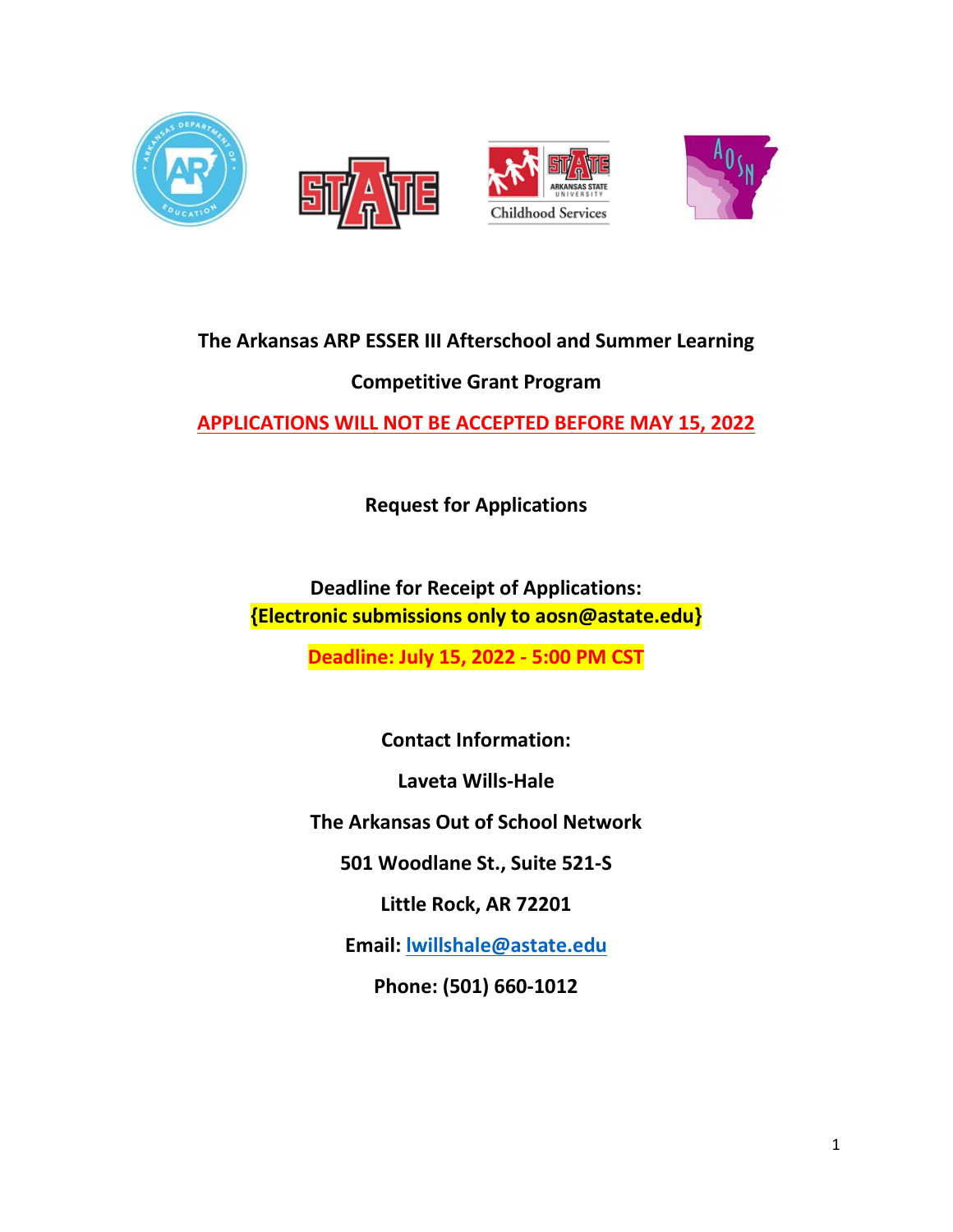# **The Arkansas ARP ESSER III Afterschool and Summer Learning**

## **2022 Competitive Grant Program**

## **Title Page**

School/Group/Organization Applying: School Principal/Executive Director/Project Director: Designated Grant Contact Person: Title: Address: City/State/Zip Code: Phone Number: Email Address: Project Site(s) Location (If multiple sites, please provide the physical address of each site):

**Project Name** (If different from the name of the entity applying):

Brief Project Description: Please provide a brief summary describing the project for which funds are requested to including the targeted area of the state or school district, identify the number of students to be served, age groups, and percentage of Free and Reduced Lunch Rate of the targeted school district. Briefly summarize the project goals, objectives, key elements and anticipated outcomes.

| Amount of funding requested:     | (The maximum award is \$150,000 dollars.) |
|----------------------------------|-------------------------------------------|
| Number of students served:       |                                           |
| Program type:                    |                                           |
| Afterschool & Summer             |                                           |
| Summer Only                      |                                           |
| Age range(s) of students served: |                                           |
| <b>Number of sites served:</b>   |                                           |
| Cost per student:                |                                           |

**Authorized Signature and Date (Required)**

l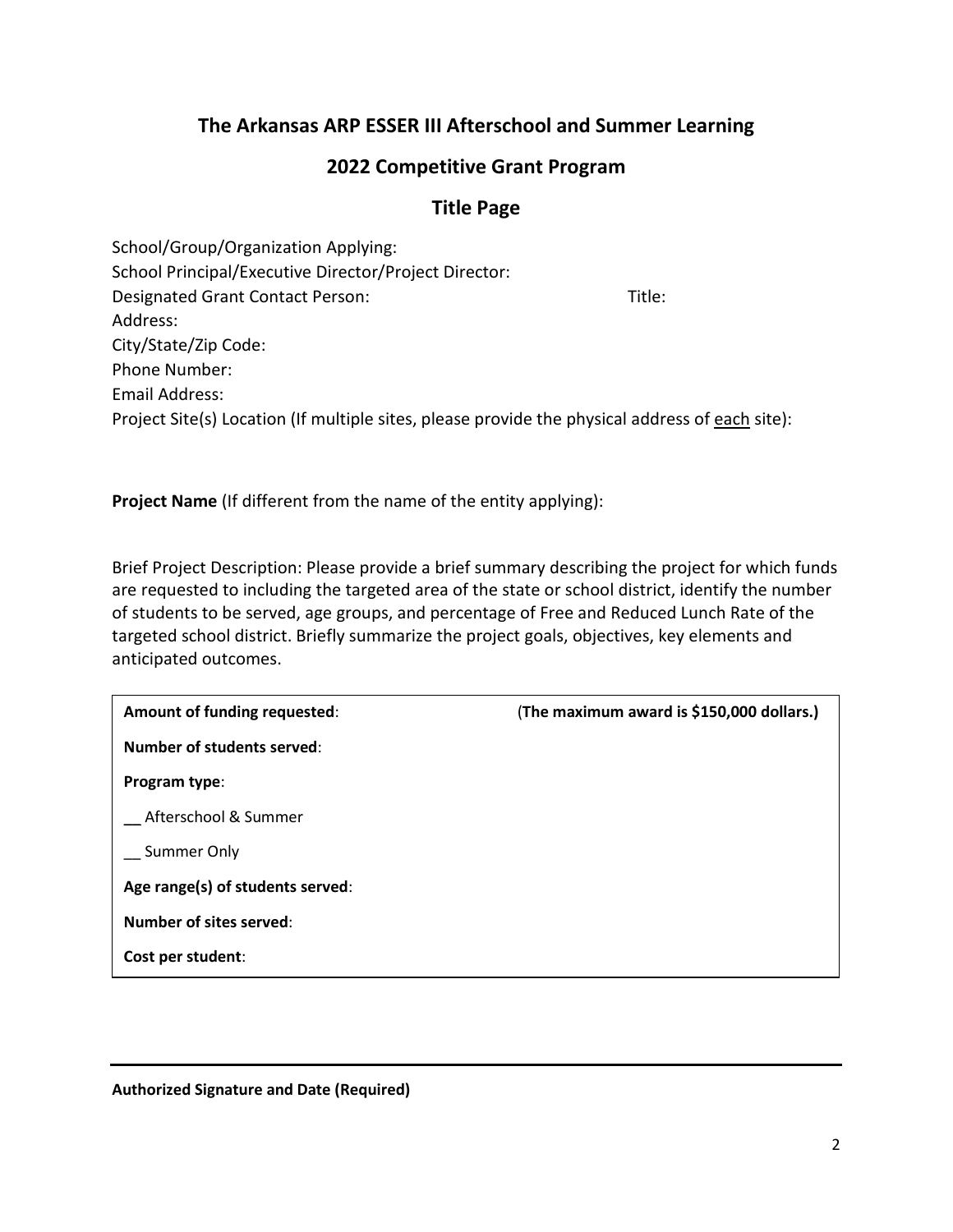#### **General Instructions and Funding Criteria**

#### **I. Overview:**

The Division of Elementary and Secondary Education (DESE) has partnered with Arkansas State University and its sponsored initiative, the Arkansas Out of School Network (AOSN), to oversee the American Rescue Plan (ARP) ESSER III sub-awards for afterschool, summer, and extendedyear learning programs to support student learning and social emotional development. A-State and AOSN will accept applications, distribute funding, and manage the sub-award process.

**Priority will be given to programs that have not previously received funding through the ARP ESSER III Afterschool and Summer Competitive Grant Program administered by ASU and AOSN. Priority will also be given to organizations or schools located within school districts with 50 percent or higher Free and Reduced Lunch rates and students or communities that fall under Community Eligibility for the Free and Reduced Rate Lunch program.** *In addition, geographic areas that have limited access to afterschool and summer programming will be prioritized, as well as those students who were the most disproportionately impacted by the COVID-19 pandemic.*

#### **II. Eligible Applicants:**

Preference will be given to applications for programs that:

- address the academic impact of lost instructional time by supporting the social, emotional, cognitive, and physical needs of students; and
- **address the disproportionate impact of COVID-19 on student subgroups by serving one or more of the following target populations of students**:
	- **Students from low-income families**
	- **Students from each racial or ethnic group**
	- **Gender**
	- **Children with disabilities**
	- **English learners**
	- **Migratory students**
	- **Students experiencing homelessness**
	- **Children and youth in foster care**
	- **Other (i.e. youth involved in the criminal justice system, students who have missed the most in-person instruction or students who did not consistently participate in remote instruction, etc.)**

Entities interested in applying should represent school districts, entities that partner with school districts, community-based organizations, faith-based organizations, licensed youth development programs, public libraries, nonprofit organizations, career and technical programs, public and private institutions of higher learning, and others as determined by AOSN and approved by the DESE.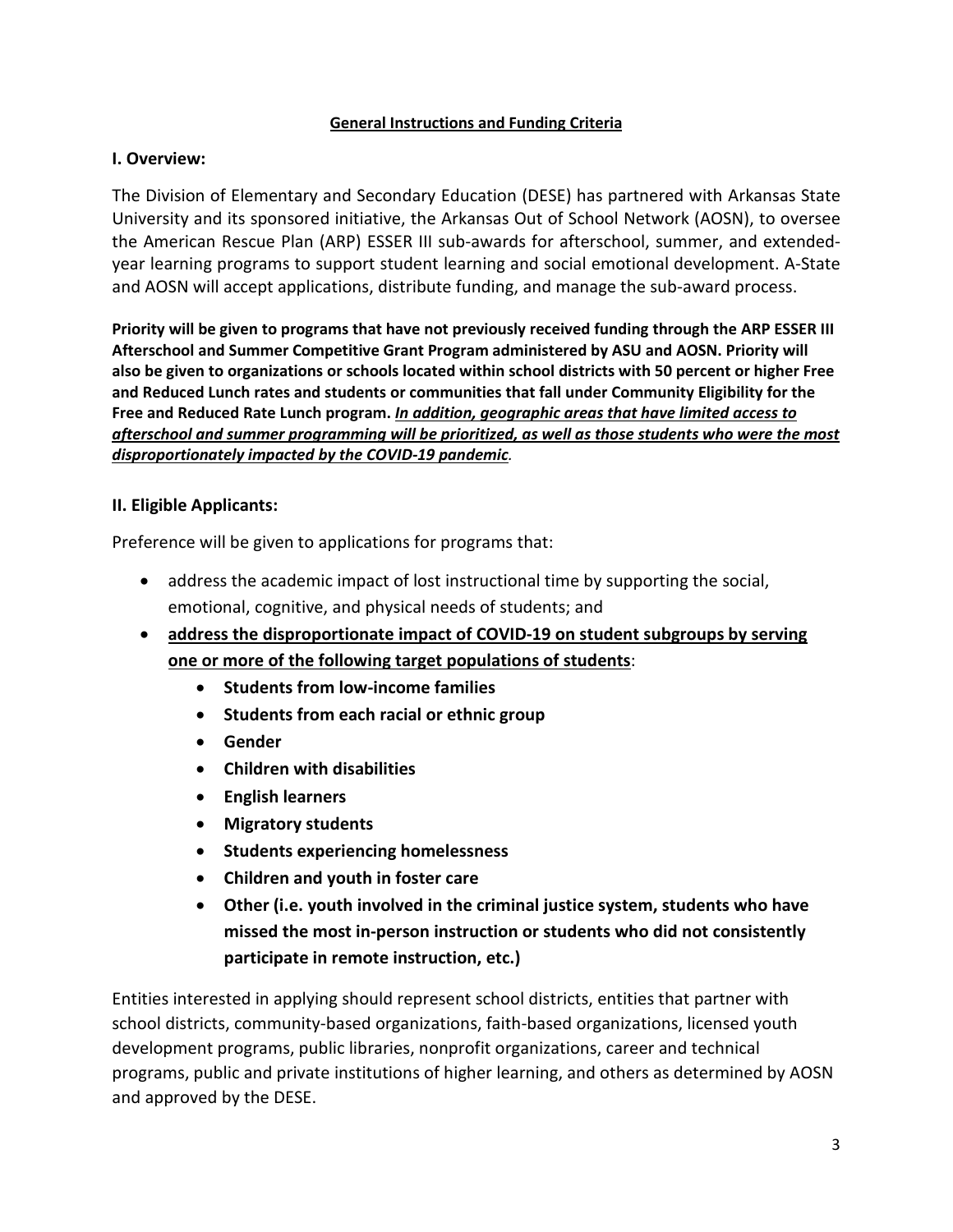## **III. The ARP ESSER III Afterschool and Summer Learning Program Goals, Outcomes & Eligible Activities:**

### **Program Goals:**

Applicants must provide clear program goals regarding the specific knowledge and skills participants will receive **to support student learning and Social Emotional Learning (SEL)** through program activities and learning objectives evidence-based best practices. Applicants must state how their program goals are SMART:

- Specific
- Measurable
- Attainable
- Relevant
- Time-Sensitive

#### **Programs should address the following outcomes:**

- Improved student achievement and academic skills
- Improved school engagement (attendance in school)
- Social, emotional, and behavioral development
- Improvement in health and wellness priorities
- Reduced contact with the judicial system
- Increased graduation rates
- Increased parent and family engagement
- College or career readiness or work-based skills

#### **Eligible activities include:**

- Personal development skills or life skills
- Social Emotional Learning (SEL)
- Fluency in Literacy and Computational Skills or Math Skills
- Helping youth explore a broad range of careers with an emphasis on STEM fields
- Employability and Workforce preparation
- Substance abuse prevention
- Health and wellness
- Financial literacy
- Family Engagement
- Vocational or Technical Skills Training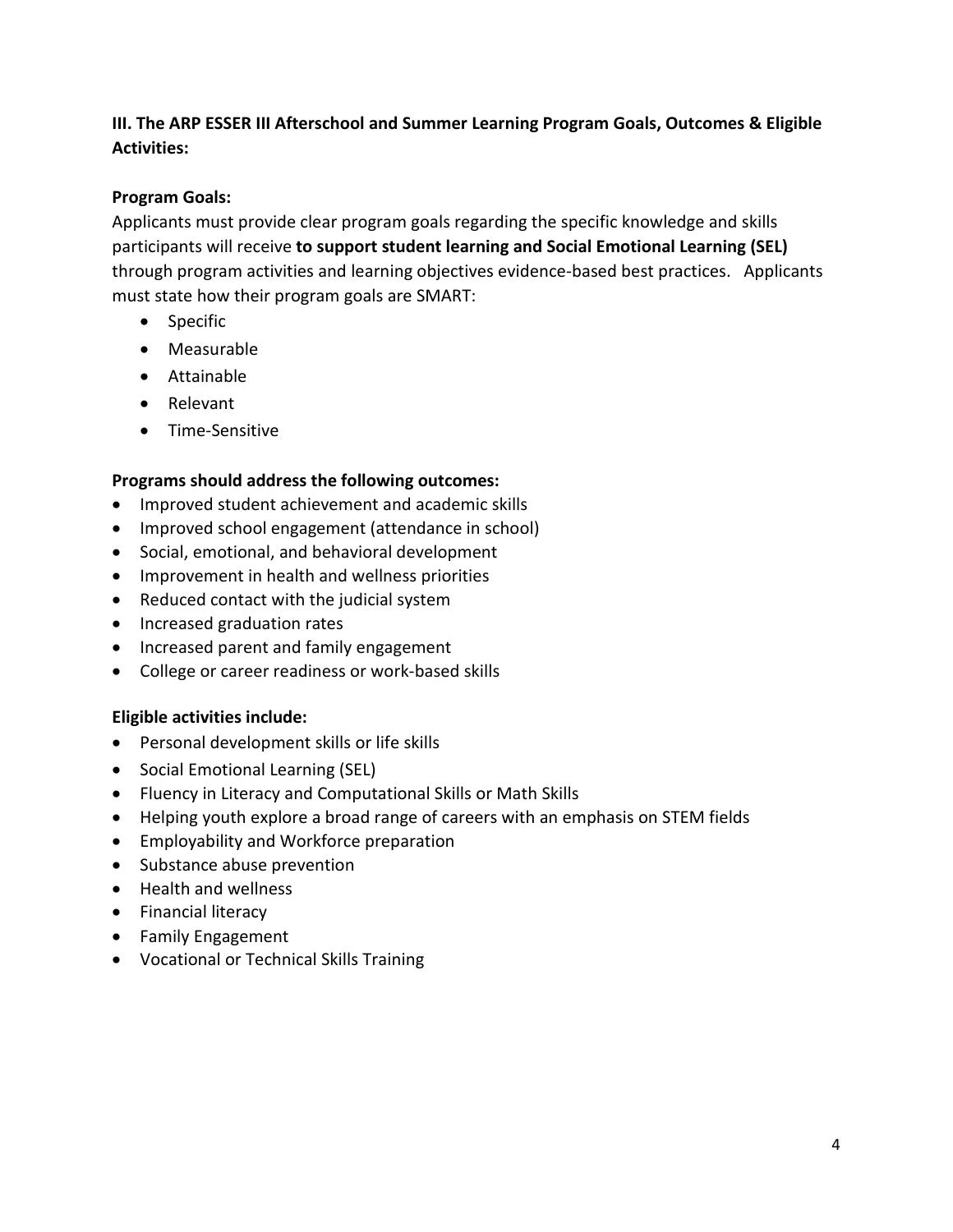# **Required Application Components:**

# **Please complete all sections. Do not alter the order or substitute headings.**

**I. Organizational Capacity. (Maximum 45 Points)**

**Describe in narrative form the Capability, Capacity, and Qualifications of the responding entity to provide a summer learning program/project.** 

## *Criteria:*

- *Provide the Applicant's Information. Include Contact Name, Physical & Mailing Address, Phone Number, Fax Number (if applicable), Contact Email Address, Website (if applicable).*
- *Provide a brief history of your organization.*
- *Provide a chart of your organization's structure. If a 501(c)3, also provide a list of your organization's board members and their affiliations.*
- *Describe your organization's experience providing the specific, proposed program*. Include a list of the project team's professional qualifications and relevant experience for persons who will work with the program.
- *Describe your organizations experience with federal funds/programs.* This should include a list of previously funded afterschool, summer or other youth-focused academic or enrichment programs, including the amount of funding awarded.
- *Describe your experience assessing and evaluating the impact of a program or some other type of youth-focused academic or enrichment program.*
- *Describe your organization's experience providing programs to the required student populations.*

**II. Program Needs Description (Maximum 10 points) -** 

**Describe the target audience for your organization's program and include any demographic data and other relevant information that clearly describes the need for the program.**

*Criteria:*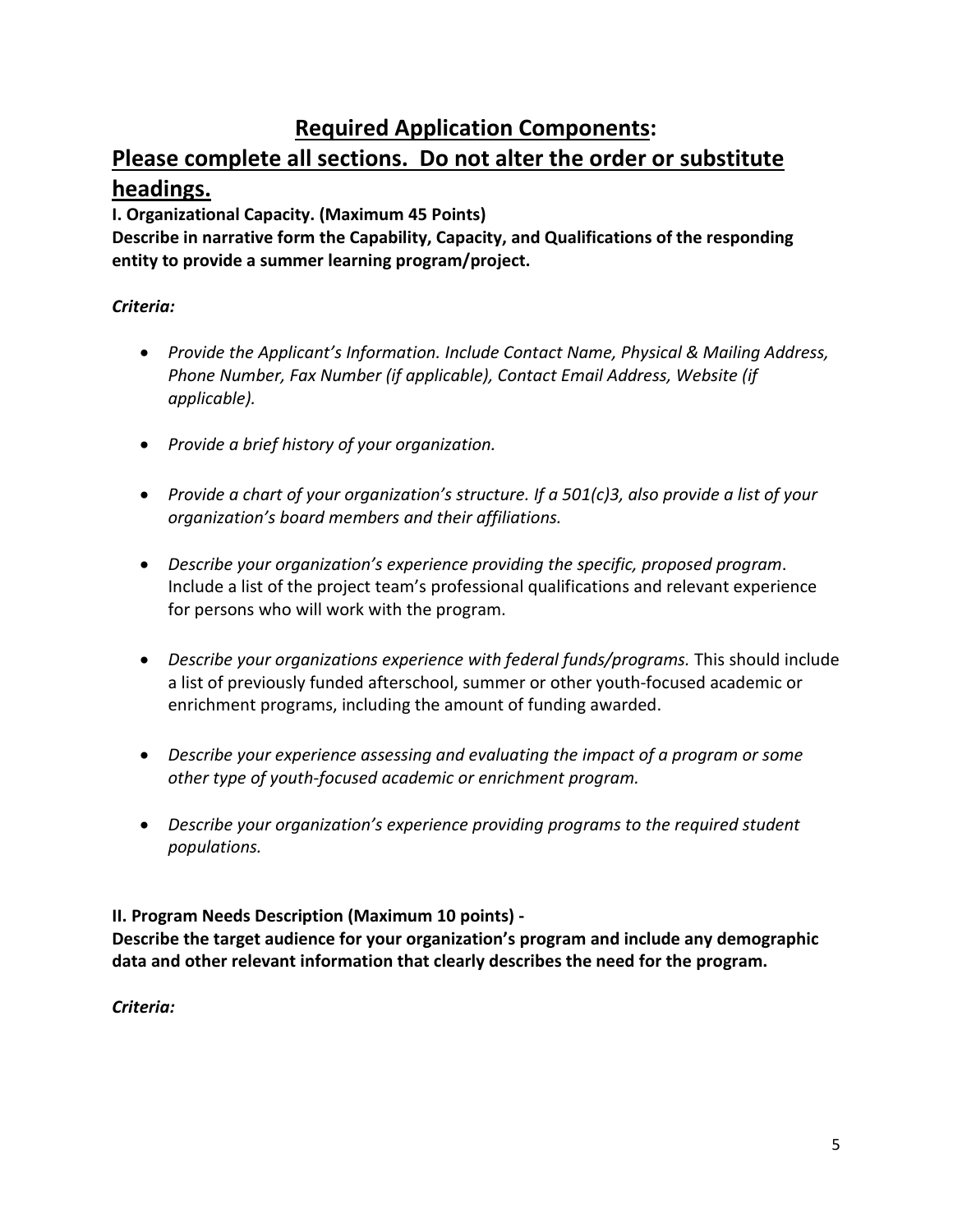- *Describe the needs of those students who have experienced the most disruption and learning loss due to the COVID-19 pandemic and those who have been disproportionately impacted.*
- *List all applicable factors of students' academic learning loss and the impact of COVID-19 on the students' overall well-being including Social Emotional, physical, and the mental health of the students, and how the proposed summer program will address those needs. Be sure to include any relevant data regarding overall school performance and any other relevant data to accurately describe the target population.*
- *Include all relevant demographic data and a description of the geographic region and access to similar programs and services.*
- *Include socio-economic data, such as the percentage of students receiving Free and Reduced Lunch Rate in the district in which the project will occur, the overall child poverty rate of the county in which the program will occur, the impact of COVID-19 on the employment rate or industry/business closures in the county where the proposed project will occur, or any additional adverse conditions to aid in the project description.*
- *The response will clearly identify the number of students that will be served and how those students will be selected.*

**III. Description of Proposed Program Services. (Maximum 50 points) The application includes a narrative description of how the proposed program goals, objectives, and activities are aligned to meet the stated needs of the student population, and how the activities described are comprehensive in scope and are likely to contribute to achieving the stated outcomes. The goals, objectives, and outcomes to be achieved by the proposed program or project should clearly state how they are Specific, Measurable, Attainable, Relevant, and Time-Sensitive (SMART).**

## *Criteria:*

## *A.) All applications should address the following items in the program description.*

- *The application also includes specific information regarding the evidence base or research base to support the proposed program goals, objectives, and activities. (Please note, this is not intended to be a separate heading, this information should be included as a part of your description of each of your goals in this section.)*
- *The application describes meaningful collaborations to include school–community partnerships or collaboration with other entities in support of the targeted student population and how that collaboration will utilize the skills and resources offered by collaborative partners to meet the needs of the target population. (Describe the partnerships in this section and include the documentation as an additional attachment.)*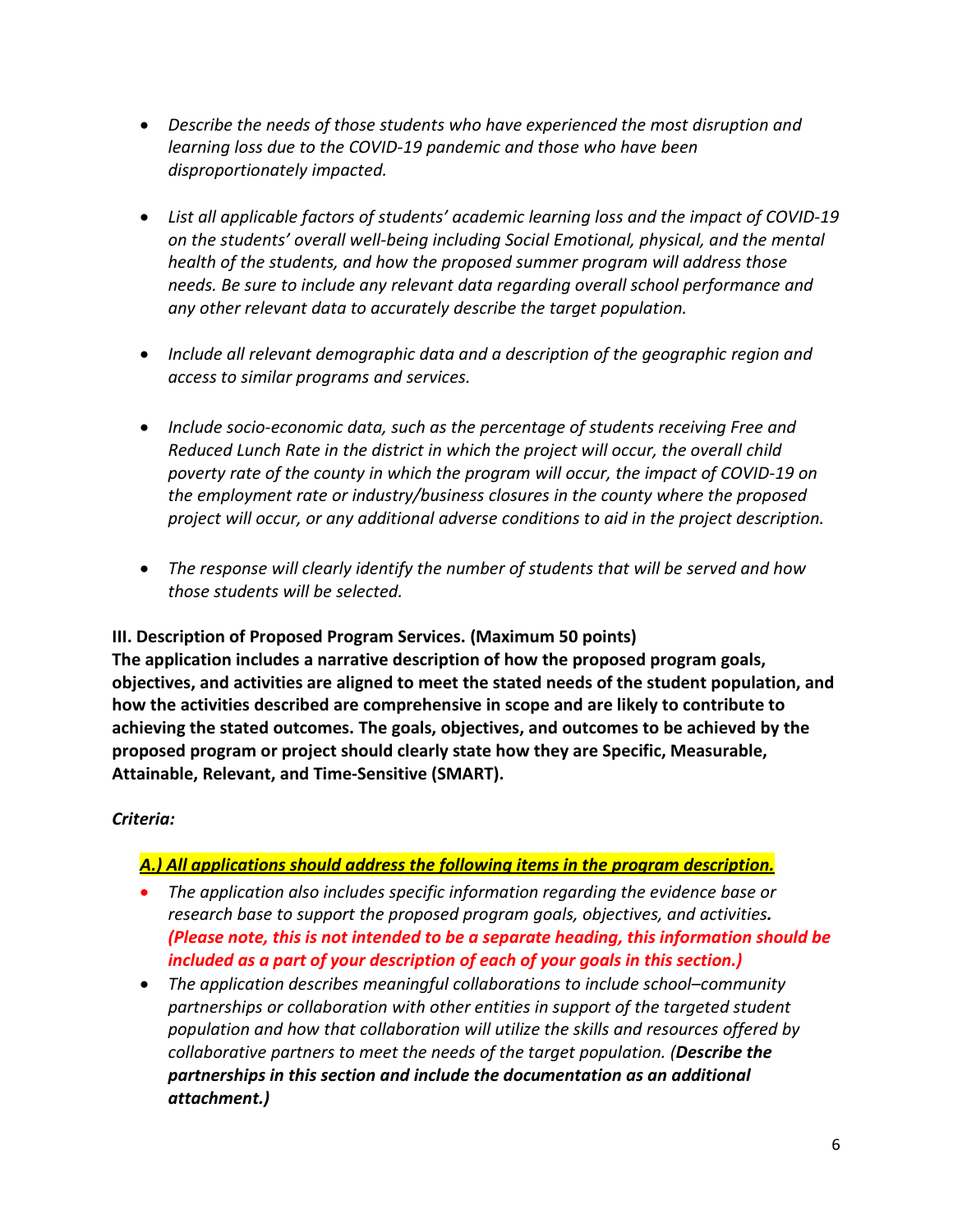*B.) The application must address two or more of the following items:* 

- *Increasing proficiency in literacy skills, math or computational skills, and other academic content areas through a varied instructional or program design including hands-on experientially-based activities that are supported by a valid curriculum or other evidence-based strategies.*
- *Decreasing discipline referrals, increasing student grades, or increasing attendance.*
- Increasing on-time promotion and improving the overall graduation rate of the student *population.*
- *Reducing involvement with the juvenile justice system.*
- *Increasing college and career readiness by teaching 21st Century Skills and competencies through, career exploration, STEM education (Formal/Informal), or other work-based skill development opportunities.*
- *Increasing Social Emotional Learning by addressing the emotional and/or social disruption or ACEs and trauma experienced as a result of the COVID-19 Pandemic.*
- *Increasing parent involvement and family engagement.*

#### **IV. Work Plan – Goals, Objectives, Activities and Timeline (10 points maximum) – September 1, 2022 – August 31, 2023**

*Provide a description of how the project will be implemented and the timeline for execution including any start-up activities. (Can be in chart form – see EXAMPLE below)*

*Although only one goal statement should be addressed on each sheet, additional sheets may be used if needed to list the necessary objectives to meet a particular goal.* 

*PROBLEM TO BE ADDRESSED: The Sample Town Afterschool Math Program (STAMP) will address the 2020- 2022 below average NWEA math scores of 60 referred racial minority 4th,5th and 6th grade youth who have been* **disproportionately impacted by the COVID-19 pandemic through intensive one-on-one tutoring, homework assistance and parent involvement with 60 parents/guardians of STAMP program youth.**

*GOAL STATEMENT: By the end of the 2022-2023 school year, 100% of STAMP youth will have a documented 30% increase in their NWEA math skills and documented improvement in their next school nine weeks' math grades with 100% of STAMP parents/guardians having a monthly documented 25% increase in parental involvement in the STAMP youths' math success.*

| <b>Implementation Plan</b> | <b>Activities</b>         | <b>Outcome Objectives</b>          | Data Source/<br><b>Measurement</b> | Person(s)<br>Responsible    | <b>Timeline</b>   |
|----------------------------|---------------------------|------------------------------------|------------------------------------|-----------------------------|-------------------|
|                            |                           |                                    | Tools                              |                             |                   |
| --STAMP Referral           | Sample Town Afterschool   | 100% of targeted 4 <sup>th</sup>   | MAP (Measures                      | 1 - STAMP                   | -Ongoing          |
| Meetings with Sample       | Math Program (STAMP)      | grade:20 youth,                    | of Academic                        | Coordinator 4 <sup>th</sup> | during $1st$ nine |
| Town Schools' Teacher,     | <b>Every Nine Weeks:</b>  | 5 <sup>th</sup> grade: 20 youth,   | Progress)                          | Grade                       | weeks (Start-     |
| Counselors, Ancillary,     | *One-on-One Tutoring: M-F | and 6 <sup>th</sup> grade:20 youth | assessments will                   |                             | up Sept 2022      |
| School Parent              | 4:00pm-4:45pm             | who participate in                 | track growth in                    |                             | to Oct. 2022)     |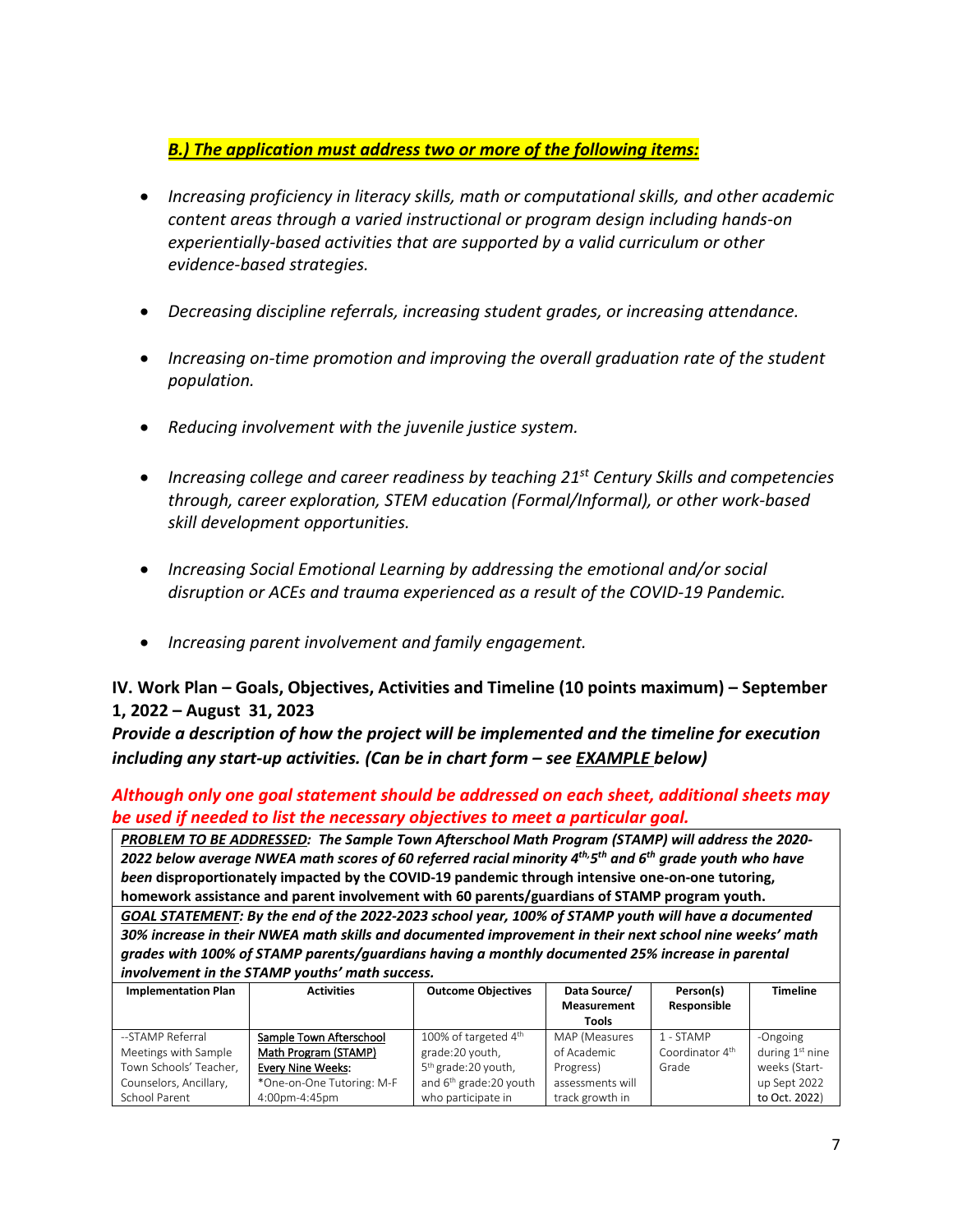| Coordinator, STAMP<br><b>Sustaining Partners</b><br>(Start-up Sept2022)<br>--Youth referrals based<br>on 2020-2022 below<br>average NWEA math<br>scores; and (Start-up<br>Sept2022)<br>--Youth enrolled in<br>STAMP following<br>parents' completion of<br><b>STAMP Enrollment</b><br>Form (Start-up Sept.<br>2022)                                       | *Homework Assistance: M-F<br>5:00pm-5:30pm                                                                                                                                                                                                                                                                                                                                                                                                                                                                                                                                                                                                                                                                                                                                                                                                                                                                                                                                                                                                                             | STAMP will have 30%<br>documented growth<br>their math skills and<br>documented increases<br>their math academic<br>achievement                                           | mathematics<br>through Fall,<br>Winter and<br>Spring Results:<br>2020-2023;<br>pre/post math<br>assessments;<br>school academic<br>math test scores<br>and grades for<br>1st, 2nd 3rd and 4th<br>nine weeks; track<br># of STAMP<br>sessions<br>attended; track #<br>of youth with on-<br>time promotion<br>to next grade                                                                                                                                                                                                | 1 - STAMP<br>Coordinator 5 <sup>th</sup><br>Grade<br>1 - STAMP<br>Coordinator 6 <sup>th</sup><br>Grade<br>2 - STAMP Math<br>Tutors 4 <sup>th</sup> grade<br>(10 students<br>each)<br>2 - STAMP Math<br>Tutors 5 <sup>th</sup> grade<br>(10 students<br>each)<br>2 - STAMP Math<br>Tutors 6 <sup>th</sup> grade<br>(10 students<br>each) | -Ongoing<br>during 2nd<br>nine week<br>(Oct. 2022 to<br>December<br>2022)<br>-Ongoing<br>during 3rd<br>Nine week<br>(January 2023<br>to March<br>2023)<br>-Ongoing<br>during 4 <sup>th</sup><br>Nine weeks<br>(March 2023<br>to May 2023)<br>End May 31,<br>2023                                                                                                                                                         |
|-----------------------------------------------------------------------------------------------------------------------------------------------------------------------------------------------------------------------------------------------------------------------------------------------------------------------------------------------------------|------------------------------------------------------------------------------------------------------------------------------------------------------------------------------------------------------------------------------------------------------------------------------------------------------------------------------------------------------------------------------------------------------------------------------------------------------------------------------------------------------------------------------------------------------------------------------------------------------------------------------------------------------------------------------------------------------------------------------------------------------------------------------------------------------------------------------------------------------------------------------------------------------------------------------------------------------------------------------------------------------------------------------------------------------------------------|---------------------------------------------------------------------------------------------------------------------------------------------------------------------------|--------------------------------------------------------------------------------------------------------------------------------------------------------------------------------------------------------------------------------------------------------------------------------------------------------------------------------------------------------------------------------------------------------------------------------------------------------------------------------------------------------------------------|-----------------------------------------------------------------------------------------------------------------------------------------------------------------------------------------------------------------------------------------------------------------------------------------------------------------------------------------|--------------------------------------------------------------------------------------------------------------------------------------------------------------------------------------------------------------------------------------------------------------------------------------------------------------------------------------------------------------------------------------------------------------------------|
| --Each parent<br>completes a STAMP<br>Enrollment Form which<br>requires parents'<br>agreement to (1) use of<br>the STAMP Homework<br>Assistance Line, (2)<br>participation as a<br><b>STAMP Parent</b><br>Volunteer, and 3)<br>attendance at a STAMP<br>coordinated STAMP<br>Youth-Parent-School<br>Math Achievement<br>Meeting; (Start-up<br>Sept. 2022) | <b>STAMP Parent Involvement</b><br>Project Every Nine Weeks:<br>*STAMP Parent Homework<br>Assistance Line (Telephone<br>or Virtual): M-F 5:30pm-<br>7:00pm and Sat 10:00am to<br>12:00pm<br>-- Parents provided the<br><b>STAMP Homework</b><br>Assistance Line telephone<br>number and virtual session<br>links;<br>*STAMP Parent Volunteers:<br>--Parent recruited as STAMP<br>Parent Volunteers and<br>--Parents serve as STAMP<br>Parent Volunteers during:<br>-One-on-One Tutoring: M-F<br>4:00pm-4:45pm<br>-Homework Assistance: M-F<br>5:00pm-5:30pm<br>*STAMP Youth-Parent -<br>School Math Achievement<br>Meetings:<br>--Parents required to attend<br>a youth-parent-school<br>meeting to develop a plan<br>for each youth's math<br>growth and academic<br>achievement - meeting set<br>up by STAMP Coordinator;<br>-- Parents provided name<br>and contact information for<br>area school math teachers,<br>School Parent Coordinators<br>for future contact/meetings<br>and referral to STAMPS's<br>ancillary support services<br>and sustaining partners | 100% of 60<br>parents/guardians of<br>enrolled STAMP youth<br>will have a monthly<br>25% increase their<br>parental involvement<br>in their STAMP youth's<br>math success | Monthly: Track #<br>of parents'<br>telephone calls<br>and/or virtual<br>sessions for math<br>assistance<br>Monthly: Track #<br>of parent<br>volunteers in<br>STAMP Math<br>*One-on-One<br>Tutoring: M-F<br>4:00pm-4:45pm<br>*Homework<br>Assistance: M-F<br>5:00pm-5:30pm<br>Monthly: Track #<br>of STAMP Parent<br>Involvement<br>events; Track # of<br>parents<br>participating in<br><b>STAMP</b><br>coordinated<br>Youth-Parent-<br>School Math<br>Achievement<br>Meetings<br>regarding<br>youth's' math<br>success' | 1 - STAMP<br>Coordinator 4 <sup>th</sup><br>Grade<br>1 - STAMP<br>Coordinator 5 <sup>th</sup><br>Grade<br>1 - STAMP<br>Coordinator 6 <sup>th</sup><br>Grade                                                                                                                                                                             | -Ongoing each<br>month during<br>1 <sup>st</sup> nine weeks<br>(Start-up Sept.<br>2022 to Oct.<br>2022)<br>-Ongoing each<br>month during<br>2 <sup>nd</sup> Nine week<br>(Oct. 2022 to<br>December<br>2022)<br>-Ongoing each<br>month during<br>3rd Nine week<br>(January 2023<br>to March<br>2023)<br>-Ongoing each<br>month during<br>4 <sup>th</sup> Nine weeks<br>(March 2023<br>to May 2023)<br>End May 31,<br>2023 |

## V. Evaluation: (15 points maximum)

Programs will agree to comply will all evaluation requirements and data collection to support the demonstration of effectiveness of the program. Applicants will provide a description of data collection methods and staff responsibilities related to the evaluation. Funded programs shall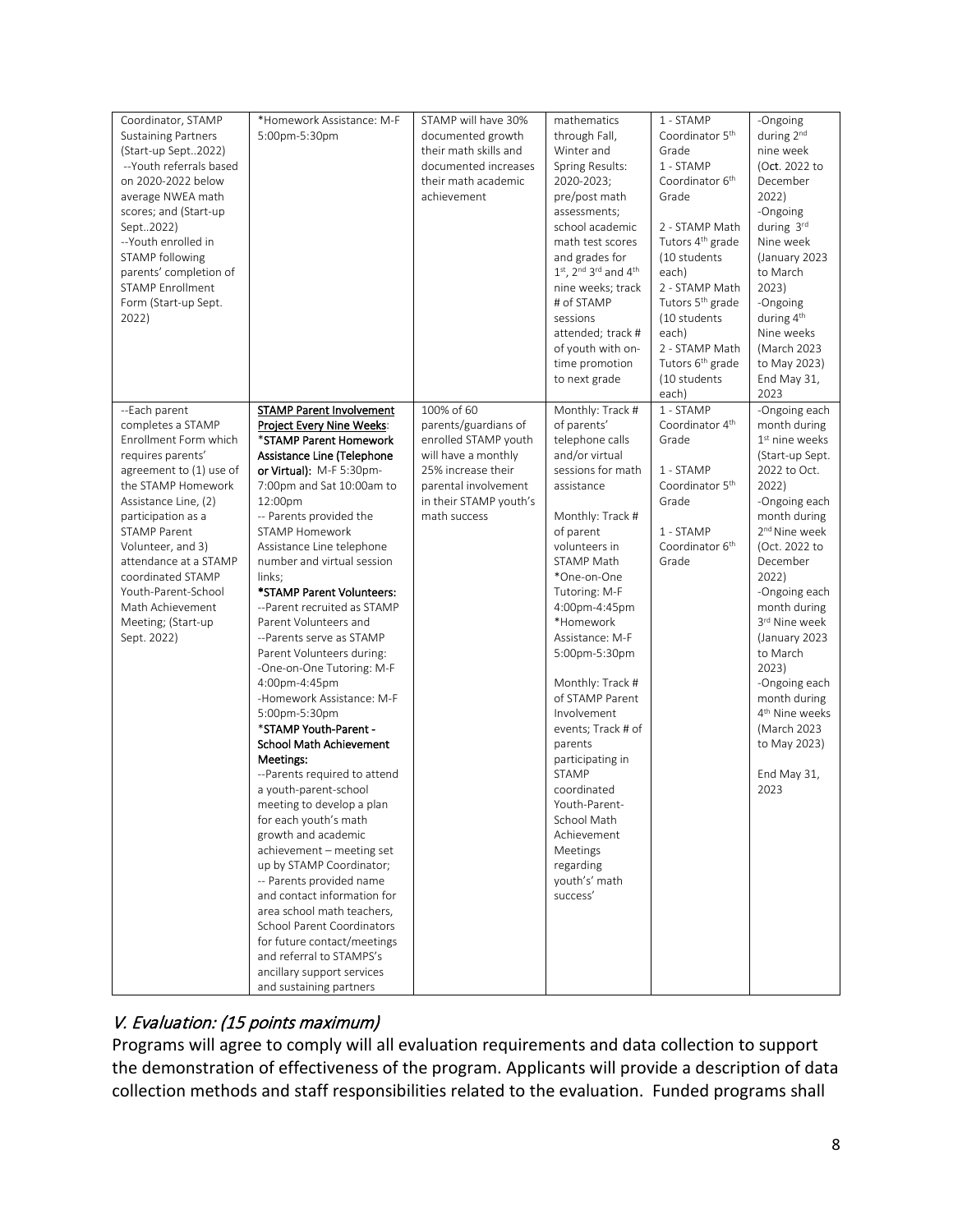specifically report the extent to which the program outcomes have been attained and stated goals and objectives have been achieved. Examples of baseline data that will be required include:

- *Attendance and truancy*
- *Discipline referrals*
- *Suspension and expulsion*
- *Grades and test scores*
- *Juvenile justice referrals*
- *On-time promotion*
- *Graduation rates*
- *Career Exploration and Workforce Readiness*
- *Social Emotional Learning*
- *Health and Wellness*
- *Parent involvement and family engagement*

#### *VI. Budget and Budget Narrative. (15 points maximum) Criteria:*

*Funding will be awarded on a reimbursable basis with the maximum award of \$150,000 dollars per organization, whether your organization is a single site or your organization has multiple sites. Organizations with multiple sites will determine the allocation of the funding request among its sites and include a separate budget for each site and a comprehensive budget using the budget template provided.* 

- *The applicant will include an itemized budget on the form provided. The budget narrative describes the purpose of the items listed on the budget form and should be included on a separate sheet and should be placed behind the budget.*
- *If you are an organization with multiple sites, you will submit a comprehensive budget showing all costs and the cumulative (total costs) for all sites. In addition, you will include a separate budget for each site. You will submit one (1) comprehensive budget narrative covering all costs for all sites.*
- *The budget and budget narrative present the expenses in a realistic, accurate manner, and are related to the program goals, objectives, activities, and outcomes.*
- *Unallowable Expenses on Budgets and Budget Narratives:*
	- o *Food and snacks are not allowable (unless part of a cooking or nutritional education activity for the students).*
	- o *Real property such as vans, buses, trailers (equipment) are not allowable.*
	- o *Expenses without proper documentation.*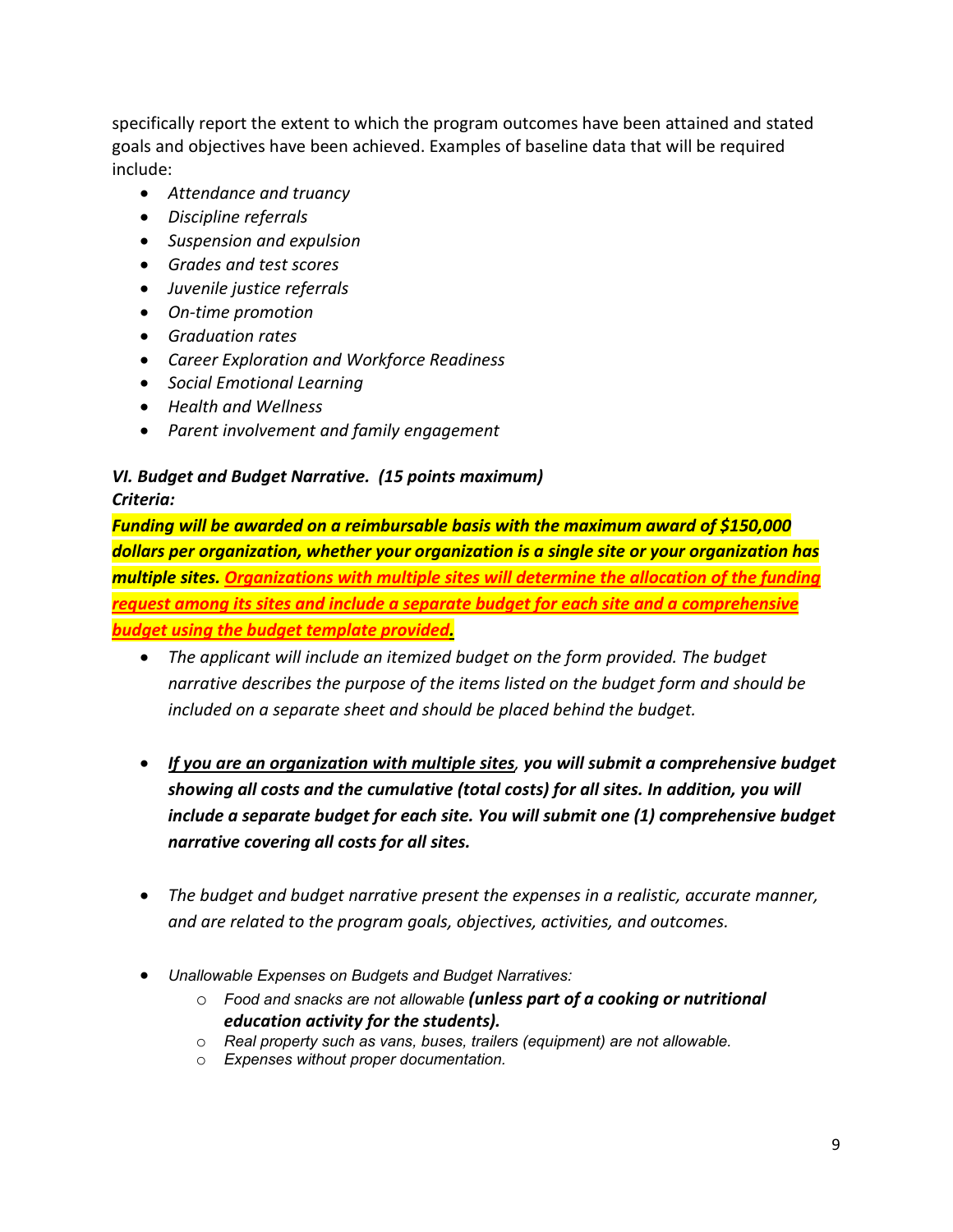- Do not provide any information on matching, in-kind, or other funds in **any section of the** proposal*.*
- *The allowable Indirect Cost Rate for this grant is 10% and indirect costs should not exceed this limit.*
- *The rate for the use of school buses or program vehicles to transport students is 2.18 cents per mile. The rate for staff travel to approved or required meetings is .42 cents per mile and should be used to estimate travel costs for grant related travel.*
- *The budget template can be altered to add additional line items.*

#### **VII. Submission Instructions:**

**The completed application must be submitted by 5:00 p.m. (CST) on July 15, 2022** to the Arkansas Out of School Network at aosn@astate.edu. Notifications of award will be issued on **August 1, 2022.** 

- **Electronic submissions only**.
- Please use font size of 11pt or 12 pt. in Calibri or Times New Roman and limit the narrative section to 10 pages not including the budget narrative and budget.
- Please include a header at the top of the page that includes the name of the organization and include page numbers in the heading.
- *Please note. If you prefer, the fillable forms may be printed and completed by hand, signed, scanned and submitted as a PDF. (Be sure to name the document so we can clearly identify the attachments for this item)*
- **All applicants will be required to register their organization with the federal government at Sam.gov at https://sam.gov/content/home and applicants should provide us with their Dun & Bradstreet (DUNS) number. If you do not have a DUNS # you may apply for it through this link at Dun & Bradstreet https://www.dnb.com/.**
- *Submit completed application to: The Arkansas Out of School Network by July 15, 2022, by 5:00 PM CST to aosn@astate.edu. Applications that are submitted to any other email will not be accepted. Late submissions will not be accepted.*
- *A complete application includes:*
	- *The application components: Title page(signed), narrative content and Work Plan ten (10) page maximum. (The title page does not count towards the 10 page limit, but must be included as page 1 in the application.)*
	- *The budget form(s) and budget narrative*
	- *Letters of support or MOUs*